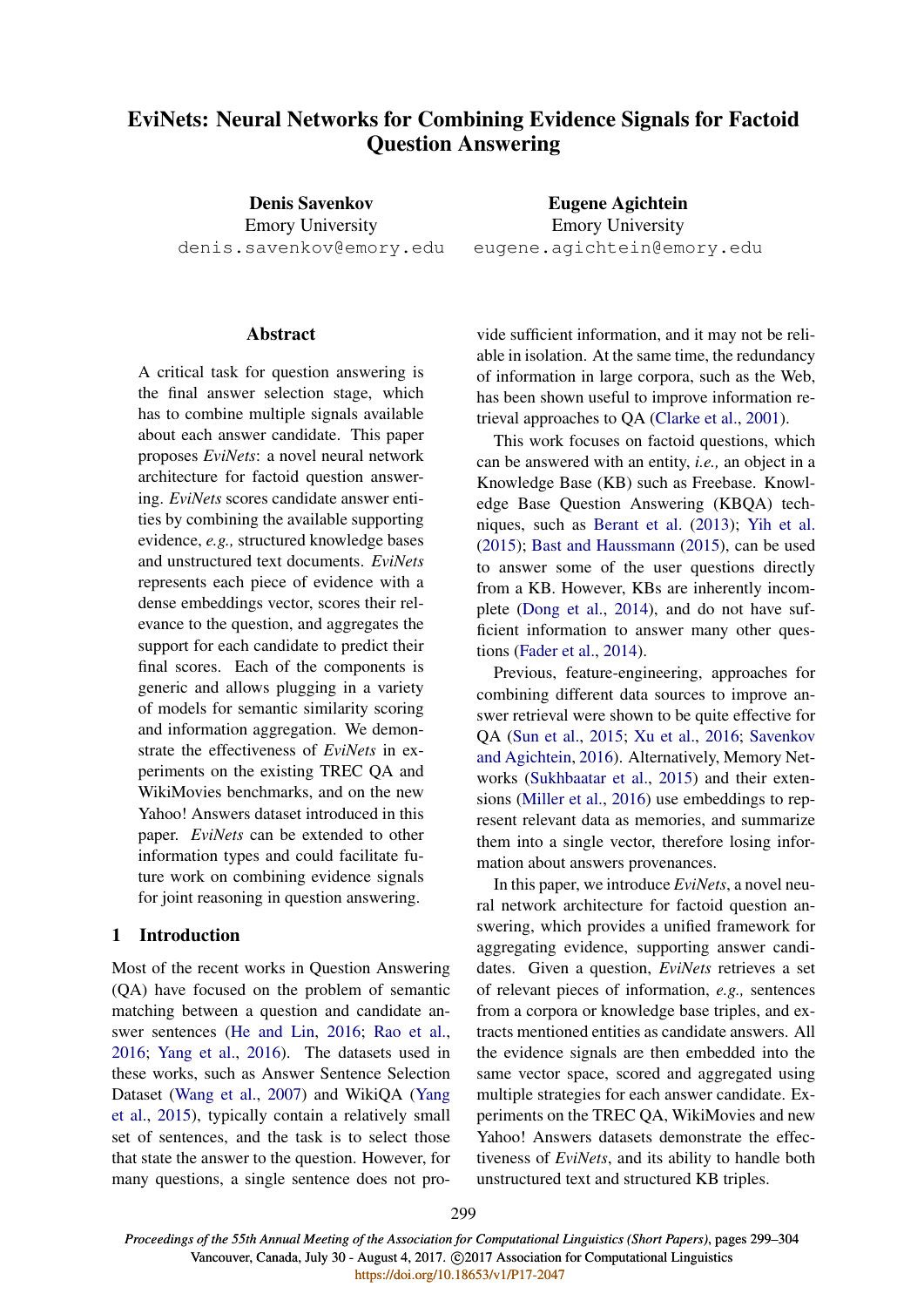

Figure 1: The EviNets neural network architecture for combining evidence in factoid question answering.

# 2 *EviNets* Question Answering Model

The high level architecture of *EviNets* is illustrated in Figure 1. For a given question, we extract potentially relevant information, *e.g.,* sentences from documents retrieved from text corpora using a search system. Next, we can use an entity linking system, such as TagMe (Ferragina and Scaiella, 2010), to identify entities mentioned in the extracted information, which become candidate answers. *EviNets* can further incorporate additional supporting evidence, *e.g.,* textual description of candidate answer entities, and potentially useful KB triples, such as types (Sun et al., 2015). Finally, question, answer candidates and supporting evidence are given as input to the *EviNets* neural network.

Let us denote a question by q, and  $\{q_t \in R^{|V|}\},\$ as a one-hot encoding of its tokens from a fixed vocabulary  $V$ .  $a_i$  is a candidate answer from the set A, and we will assume, that each answer is represented as a single entity. For each question, we have a fixed set  $E = E_{text} \cup E_{KB}$  of evidence statements  $e^{(i)}$ ,  $i = 1..M$ , and their tokens  $e^{(i)}_t$  $t^{(i)}$ . A boolean function mention :  $A \times E \rightarrow \{0, 1\}$  provides the information about which answer candidates are mentioned in which evidences. Individual tokens  $q_t, a_i, e_t^{(i)}$  $t^{(i)}$  are translated into the embedding space using a matrix  $W_{D\times |V|}$ , where D is the dimension of the embeddings, *i.e.*,  $q_{emb,t} = Wq_t$ ,

 $a_{emb,i}$  =  $Wa_t$  and  $e_{emb,t}^{(i)}$  =  $We_t^{(i)}$ . In our experiments, we use the same matrix for questions, evidence, and answers. KB entities are considered to be individual tokens, while predicates and type names are tokenized into constituent words.

#### 2.1 Memory Matching Module

Evidence matching is responsible for estimating the relevance of each of the pieces of evidence to the question, *i.e.*,  $w_e = softmax(match(q, e))$ . The function  $match(q, e)$  can be implemented using any of the recently proposed semantic similarity estimation architectures<sup>1</sup>. One of the simplest approaches is to average question and each evidence token embeddings and score the similarity using the dot product:  $q_{emb} = \frac{1}{L}$  $\frac{1}{L_q} \sum_t q_{emb,t}$ and  $e_{emb}^{(i)} = \frac{1}{L}$  $\frac{1}{L_e} \sum_t e^{(i)}_{emb,t}$  and  $match(q, e^{(i)})$  =  $q_{emb}^T \cdot e_{emb}^{(i)}$ .

### 2.2 Evidence Aggregation Module

After all the evidence signals have been scored, *EviNets* aggregates the support for each answer candidate. Table 1 summarizes the evidence signals used. With these features, *EviNets* captures different aspects, *i.e.,* how well individual sentences match the question, how frequently the candidate is mentioned and how well a set of answer

<sup>1</sup> https://goo.gl/6gWrgA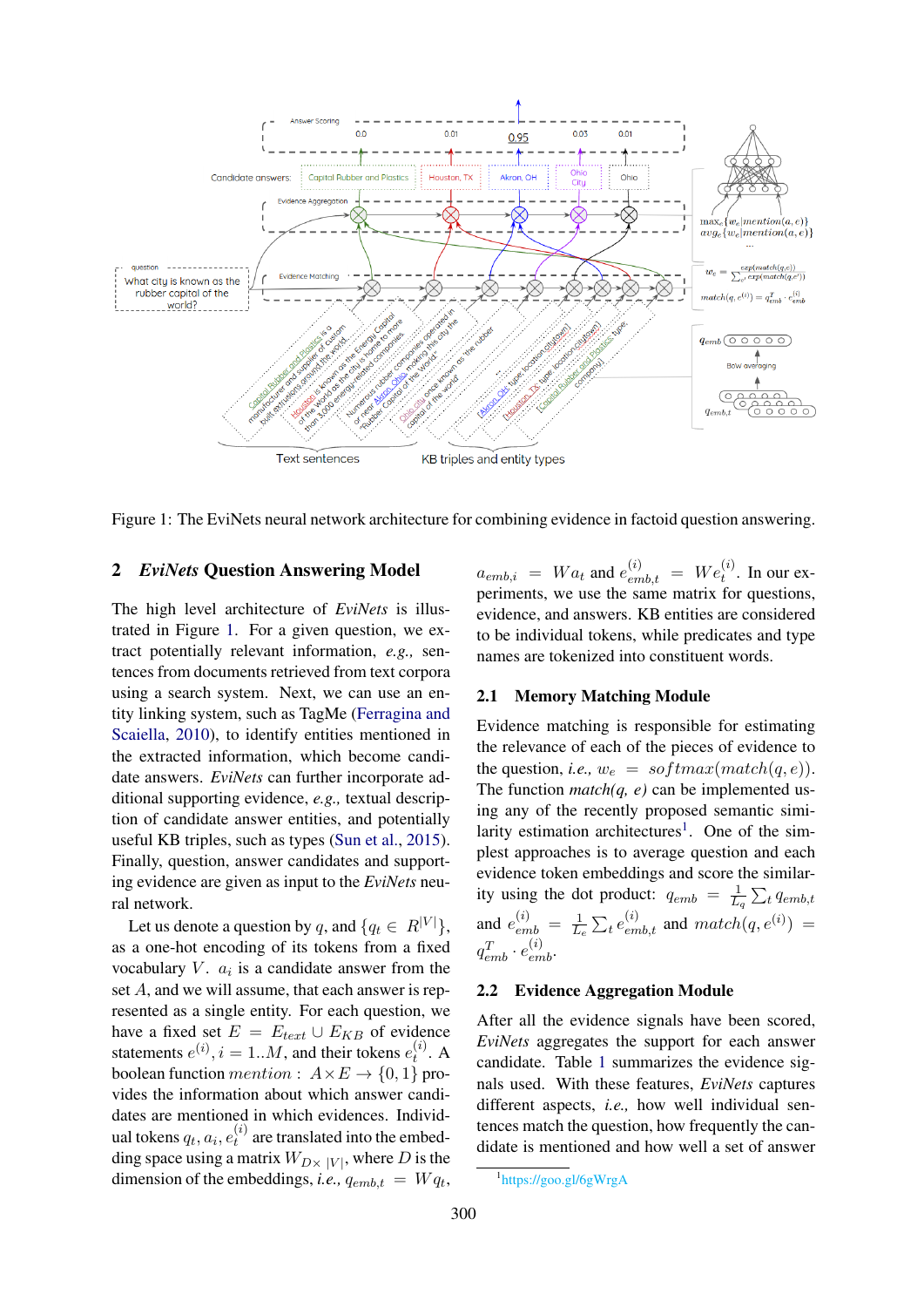| Evidence Feature                                      | Description                                                                                                                                                                                   |
|-------------------------------------------------------|-----------------------------------------------------------------------------------------------------------------------------------------------------------------------------------------------|
| Maximum evidence score mentioning the answer          | $\max_{e} \{w_e   mention(a, e)\}, e \in E, E_{text}$ or $E_{KB}$                                                                                                                             |
| Average evidence score mentioning the answer          | $avg_e{w_e mentation(a, e)}, e \in E, E_{text}$ or $E_{KB}$                                                                                                                                   |
| Sum of evidence scores mentioning the answer          | $\sum_{e} \{w_e   mention(a, e)\}, e \in E, E_{text} or E_{KB}$ $\sum_{e} \{1   mention(a, e)\}, e \in E_{text}$                                                                              |
| Number of mentions                                    |                                                                                                                                                                                               |
| Weighted memory similarity to the question            | $\left(\frac{1}{M}\sum_i w_e e^{(i)}_{emb}\right) \cdot q_{emb}$                                                                                                                              |
| Weighted memory similarity to the answer (Sukhbaatar  | $\left(\frac{1}{M}\sum_{i} w_{e} e_{emb}^{(i)}\right) \cdot a_{emb}$ or $R^{T}(\frac{1}{M}\sum_{i} w_{e} e_{emb}^{(i)} + q_{emb}) \cdot a_{emb}$ , where $R_{D\times D}$ is a rotation matrix |
| et al., $2015$ )                                      |                                                                                                                                                                                               |
| Weighted memory answer mentions similarity to the an- | $\left(\frac{1}{M}\sum_{e}w_{e}[\sum_{a} a_{emb}   mention(e, a)]\right) \cdot a_{emb}$                                                                                                       |
| swer (Miller et al., 2016)                            |                                                                                                                                                                                               |

Table 1: Signals we used to aggregate evidence in support for each of the answer candidates a.

| Dataset           | <b>Example Questions</b>                                 |  |
|-------------------|----------------------------------------------------------|--|
| <b>TREC QA</b>    | Where is the highest point in Japan?                     |  |
| 1236 train        | What is the coldest place on earth?                      |  |
| $202$ test        | Who was the first U.S. president to ap-<br>pear on TV?   |  |
| WikiMovies        | what films did Ira Sachs write?                          |  |
| 96185 train       | what films does Claude Akins appear<br>in?               |  |
| 10000 dev         | the movie Victim starred who?                            |  |
| 9952 test         | what type of film is Midnight Run?                       |  |
| <b>Y!</b> Answers | What is Elvis's hairstyle called?                        |  |
| 1898 train        | Who is this kid in Mars Attacks?                         |  |
| $271$ dev         | who invented denim jeans?                                |  |
| 542 test          | who's the woman on the progres-<br>sive.com commercials? |  |

Table 2: Description of TREC QA, WikiMovies and Yahoo! Answers factoid QA datasets.

evidences covers the information requested in the question.

# 2.3 Answer Scoring Module

Finally, *EviNets* uses the aggregated signals to predict the answer scores, to rank them, and to return the best candidate as the final answer to the question. For this purpose, we use two fully-connected neural network layers with the ReLU activation function, with 32 and 8 hidden units respectively. The model was trained end-to-end by optimizing the cross entropy loss function using the Adam algorithm (Kingma and Ba, 2014).

# 3 Experimental Evaluation

To test our framework we used TREC QA (Sun et al., 2015), WikiMovies (Miller et al., 2016) benchmarks and the new Yahoo! Answers dataset $2$ derived from factoid questions posted on the CQA

website (Table 2). In all experiments, embeddings were initialized with 300-dimensional vectors pre-trained with Glove (Pennington et al., 2014). Embeddings for multi-word entity names were obtained by averaging the word vectors of constituent words.

# 3.1 Baselines

As baselines for different experiments depending on availability and specifics of a dataset we considered the following methods:

- IR-based QA systems: *AskMSR* (Brill et al., 2002) and *AskMSR+* (Tsai et al., 2015), which select the best answer based on the frequency of entity mentions in retrieved text snippets.
- KBQA systems: *SemPre* (Berant et al., 2013) and *Aqqu* (Bast and Haussmann, 2015), which identify possible topic entities of the question, and select the answer from the candidates in the neighborhood of these entities in a KB.
- Hybrid system *QuASE* (Sun et al., 2015) detects mentions of knowledge base entities in text passages, and uses the types and description information from the KB to support answer selection.
- Hybrid system *Text2KB* (Savenkov and Agichtein, 2016), which uses textual resources to improve different stages of the KBQA pipeline.
- Memory Networks: *MemN2N* (Sukhbaatar et al., 2015) and *KV MemN2N* (Miller et al., 2016) represent relevant information with embeddings, and summarize the memories into a single vector using the soft attention mechanism. Additionally, KV MemN2N splits memories into key-value pairs, where keys are used for matching against the question, and values are used to summarize the memories.

 $2$ <sub>available</sub> for research purposes at http://ir.mathcs.emory.edu/software-data/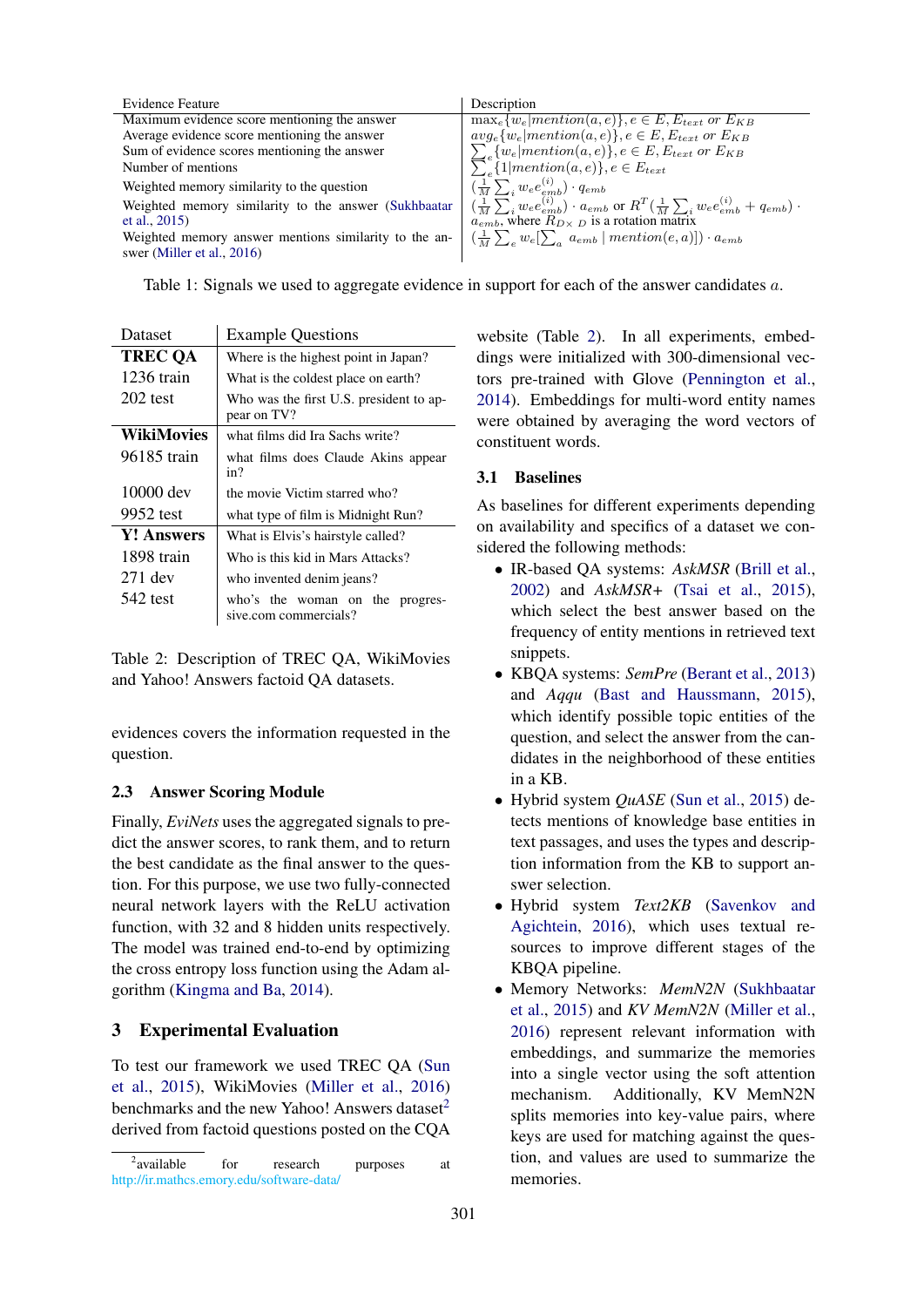| Method            | P     | R     | F1    |
|-------------------|-------|-------|-------|
| SemPre            | 0.157 | 0.104 | 0.125 |
| Text2KB           | 0.287 | 0.287 | 0.288 |
| AskMSR+           | 0.493 | 0.490 | 0.491 |
| QuASE (text)      | 0.550 | 0.550 | 0.550 |
| QuASE (text+kb)   | 0.579 | 0.579 | 0.579 |
| MemN2N            | 0.333 | 0.328 | 0.330 |
| KV MemN2N         | 0.517 | 0.500 | 0.508 |
| EviNets (text)    | 0.580 | 0.560 | 0.569 |
| EviNets (text+kb) | 0.585 | 0.564 | 0.574 |

Table 3: Precision, Recall and F1 of different methods on TREC QA dataset. Improvements over KV MemN2N are statistically significant.

#### 3.2 TREC QA dataset

The TREC QA dataset is composed of factoid questions, which can be answered with an entity, and were used in TREC 8-12 question answering tracks. Similarly to Sun et al. (2015) we used web search (using the Microsoft Bing Web Search API) to retrieve top 50 documents, parsed them, extracted sentences and ranked them using tf-idf similarity to the question. To compare our results with the existing state-of-the-art, we used the same set of candidate entities as used by the QuASE model. We note that the extracted evidence differs between the models, and we were unable to match some of the candidates to our sentences. For text+kb experiment, just as QuASE, we used entity descriptions and types from Freebase knowledge base. Table 3 summarizes the results. *EviNets* achieves competitive results on the dataset, beating KV MemN2N by 13% in F1 score, and, unlike QuASE, does not rely on expensive feature engineering and does not require any external resources to train.

#### 3.3 WikiMovies dataset

The WikiMovies dataset contains questions in the movies domain along with relevant Wikipedia passages and OMDb knowledge base. Since KVMemN2N already achieves an almost perfect result answering the questions using the KB, we focus on using the provided movie articles from Wikipedia. We followed the preprocessing procedures described in Miller et al. (2016). Unlike TREC QA, where there are often multiple relevant supporting pieces of evidence, answers in the WikiMovies dataset usually have a single relevant sentence, which, however, mentions multi-

| Method                        | Accuracy |
|-------------------------------|----------|
| MemN2N (wiki windows)         | $0.699*$ |
| KV MemN2N (wiki windows)      | $0.762*$ |
| AskMSR (entities)             | 0.314    |
| KV MemN2N (wiki sentences)    | 0.524    |
| EviNets (wiki)                | 0.616    |
| EviNets (wiki + entity types) | 0.667    |

Table 4: Accuracy of EviNets and baseline models on the WikiMovies dataset. The results marked \* are obtained using a different setup, *i.e.,* they use pre-processed entity window memories, and the whole set of entities as candidates.

ple entities. To help the model distinguish the correct answer, and explore its abilities to encode structured and unstructured data, we generated additional *entity type* triples. For example, if an entity  $E$  appears as an object of the predicate directed by in OMDb, we added the  $[E, E]$ type, director] triple. As baselines, we used MemN2N and KV MemN2N models, and the results are presented in Table 4. As we can see, with the same setup using individual sentences as evidence/memories *EviNets* significantly outperforms the KV MemN2N model by 27%. It is important to emphasize that the best-reported results of memory networks were obtained using *entitycentered windows* as memories, which requires special pre-processing and increases the number of memories. Additionally, these models used *all* of the KB entities as candidate answers, whereas *EviNets* relies only on the mentioned ones, which is a more scalable scenario for open-domain question answering, where it is not realistic to score millions of candidate answers in real-time.

#### 3.4 Yahoo! Answers dataset

Yahoo! recently released a dataset with search queries, which lead to clicks on factoid Yahoo! Answers questions, identified as questions with the best answer containing less than 3 words and a Wikipedia page as the specified source of information<sup>3</sup>. This dataset contains 15K queries, which correspond to 4725 unique Yahoo! Answers questions (Table 2). We took these questions, and mapped answers to KB entities using the TagMe entity linking library (Ferragina and Scaiella, 2010). We filtered out questions, for

<sup>3</sup>L27 dataset https://webscope.sandbox.yahoo.com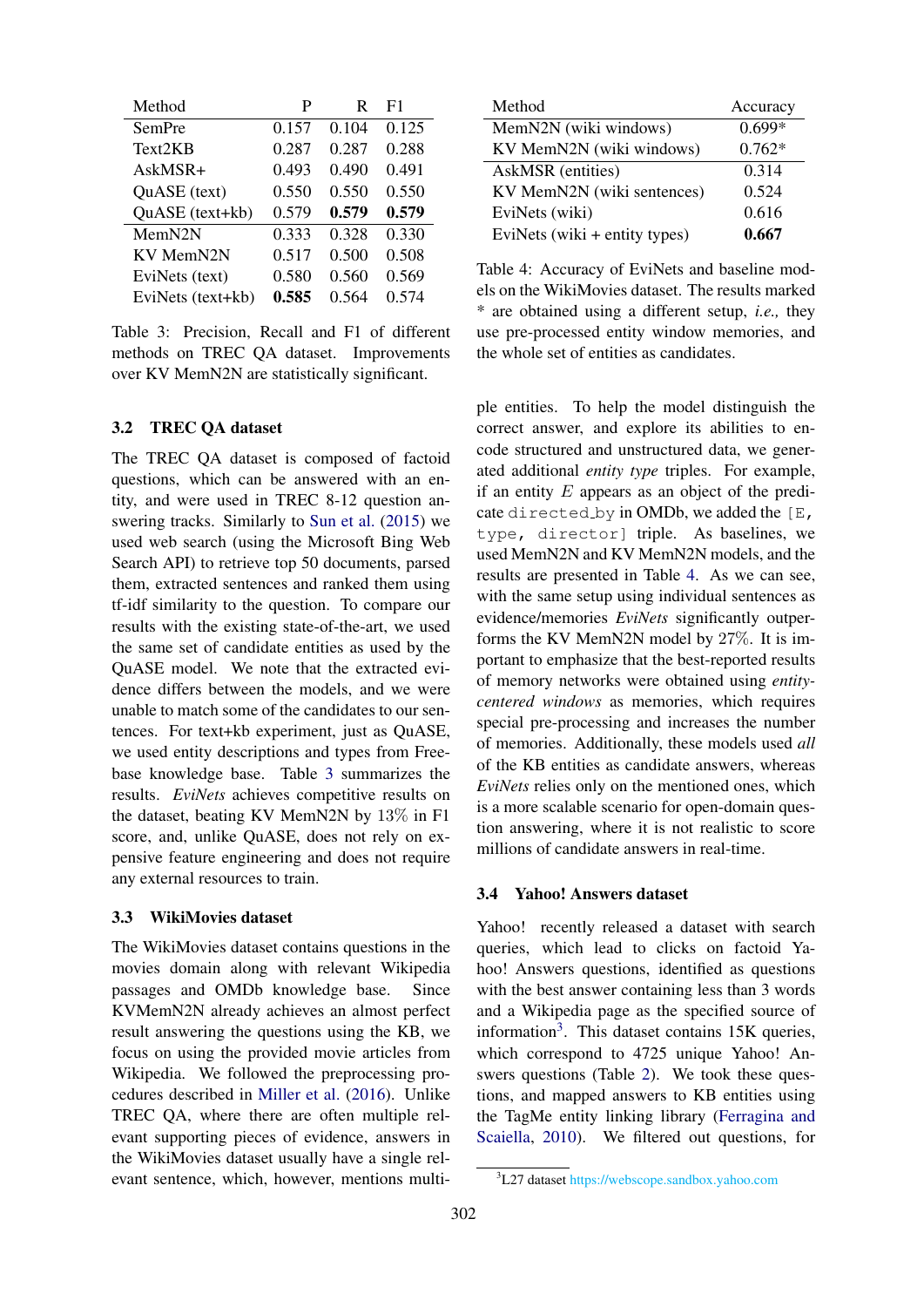| Method            | P     | R     | F1    |
|-------------------|-------|-------|-------|
| Aqqu              | 0.116 | 0.117 | 0.116 |
| Text2KB           | 0.170 | 0.170 | 0.170 |
| AskMSR (entities) | 0.175 | 0.319 | 0.226 |
| MemN2N            | 0.072 | 0.131 | 0.092 |
| KV MemN2N         | 0.126 | 0.228 | 0.162 |
| EviNets (text)    | 0.210 | 0.383 | 0.271 |
| EviNets (text+kb) | 0.226 | 0.409 | 0.291 |
| Oracle            | 0.622 | 10    | 0.767 |

Table 5: Precision, Recall and F1 of different methods on Yahoo! Answers factoid QA dataset. The Oracle assumes candidate answers are ranked perfectly and its performance is limited by the initial retrieval step.

which no answer entities with a good confidence $4$ were identified, *e.g.,* date answers, and randomly split the rest into training, development and test sets, with 2711 questions in total. Similarly to the TREC QA experiments, we extracted textual evidence using Bing Web Search API, by retrieving top 50 relevant documents, extracting the main content blocks, and splitting them into sentences. We applied the TagMe entity linker to the extracted sentences, and considered all entities of mentions with the confidence score above the 0.2 threshold as candidate answers. For candidate entities we also retrieved relevant KB triples, such as entity types and descriptions, which extended the original pool of evidences.

Table 5 summarizes the results of *EviNets* and some baseline methods on the created Yahoo! Answers dataset. As we can see, knowledge base data is not enough to answer most of these questions, and a state-of-the-art KBQA system Aqqu gets only 0.116 precision. Adding textual data helps significantly, and Text2KB improves the precision to 0.17, which roughly matches the results of the AskMSR system, that ranks candidate entities by their popularity in the retrieved documents. Using text along with KB evidence gave higher performance metrics, boosting F1 from 0.271 to 0.291. EviNets significantly improves over the baseline approaches, beating AskMSR by 28% and KV MemN2N by almost  $80\%$  in F1 score.

## 4 Related Work

The success of deep neural network architectures in computer vision and NLP applications mo-

<sup>4</sup>A minimum  $ρ$  score of 0.2 from TagMe was required.

tivated researchers to investigate applying these techniques for answer sentence selection, evaluated on TREC QA (Wang et al., 2007), WikiQA (Yang et al., 2015) and other datasets. A number of models proposed in recent years explore different ways of matching questions and answer sentences (He and Lin, 2016; Yang et al., 2016; Rao et al., 2016). Our *EviNets* architecture allows to easily plug these sentence matching networks into the evidence matching module, and provides the aggregation layer, which helps to make a decision based on all available information.

Our evidence representation module is based on the ideas of memory networks (Sukhbaatar et al., 2015; Kumar et al., 2015; Miller et al., 2016), which also embed relevant information into a vector space. However, they use soft attention mechanism to retrieve the memories, and do not use links from memories to the corresponding answer candidates, which means that all relevant information is squeezed into a fixed dimensional vector. This limitation has been partially addressed in Wang et al. (2016) and Henaff et al. (2016), which accumulate evidence for each answer separately using a recurrent neural network. In contrast, the evidence aggregation in our *EviNets* model uses multiple different features, which is more flexible and can be extended with other signals.

# 5 Conclusions

We presented *EviNets*, a neural network for question answering, which encodes and aggregates multiple evidence signals to select answers. Experiments on TREC QA, WikiMovies and Yahoo! Answers datasets demonstrate that *EviNets* can be trained end-to-end to use both the available textual and knowledge base information. EviNets improves over the baselines, both in cases when there are many or just a few relevant pieces of evidence, by helping build an aggregate picture and distinguish between candidates, mentioned together in a relevant memory, as is the case for WikiMovies dataset. The results of our experiments also demonstrate that EviNets can incorporate signals from different data sources, *e.g.,* adding KB triples helps to improve the performance over text-only setup. As a limitation of this work and a direction for future research, *EviNets* could be extended to support dynamic evidence retrieval, which would allow retrieving additional answer candidates and evidence as needed.